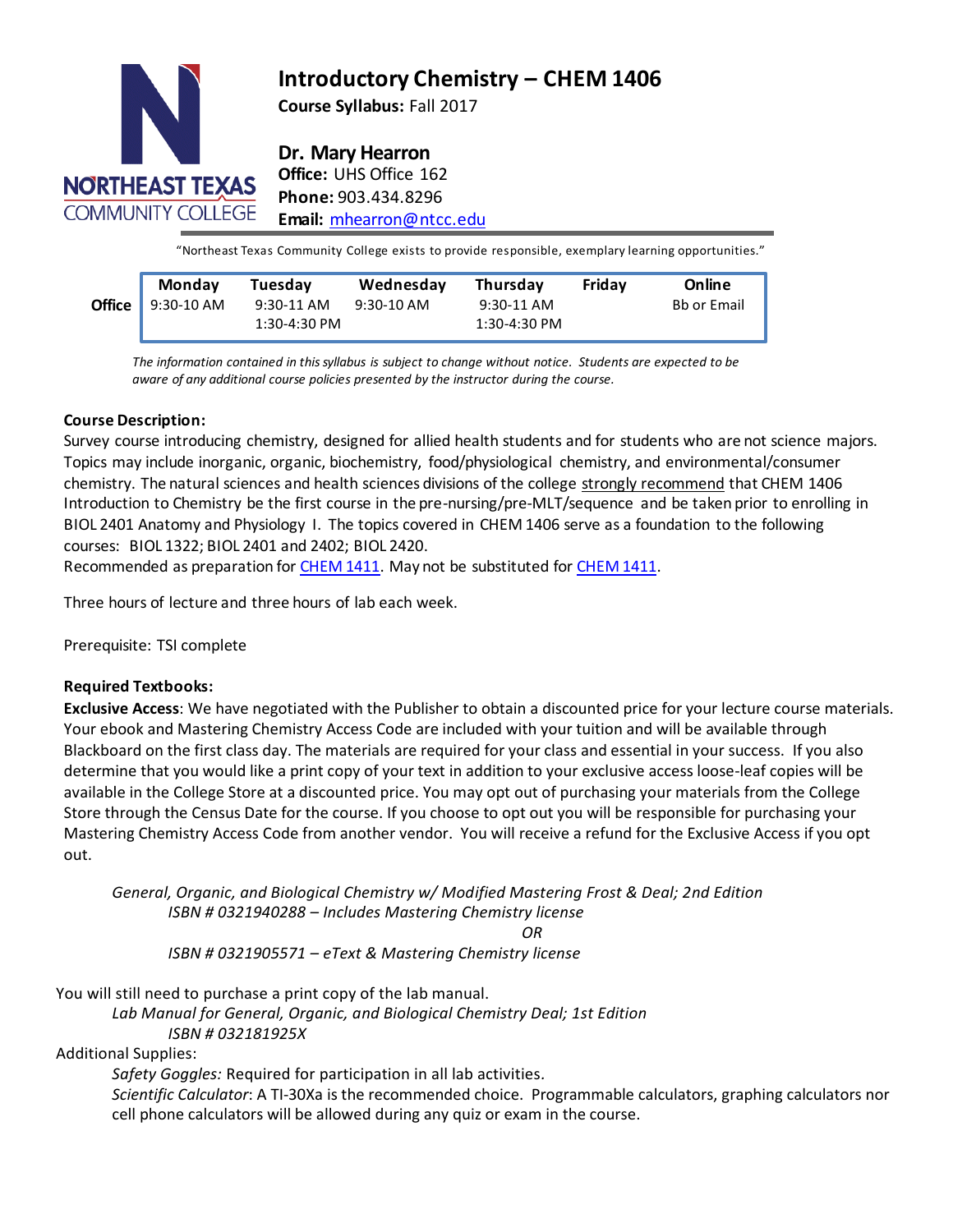# **Student Learning Outcomes:** Students will:

- 1. Develop a familiarity with the metric system and demonstrate the ability to carry out conversion problems, including dosage, nutritional, and temperature conversions; and demonstrate an understanding of atomic theory, and be able to use the octet rule and VSEPR theory to predict chemical formulas and structures.
- 2. Be able to use simple chemical nomenclature, write and balance chemical equations, recognize reaction types and understand the factors that influence reaction rate.
- 3. Be able to work simple gas law problems; and gain an understanding of concepts associated with solutions such as electrolytes and nonelectrolytes, solubility and equivalents, and acids and bases.
- 4. Be able to distinguish organic and inorganic compounds, identify functional groups and distinguish and identify isomers.
- 5. Be able to understand the structure and metabolic activity of carbohydrates, lipids, proteins and nucleic acids.
- 6. Use basic apparatus and apply experimental methodologies used in the chemistry laboratory.
- 7. Demonstrate safe and proper handling of laboratory equipment and chemicals.
- 8. Conduct basic laboratory experiments with proper laboratory techniques.
- 9. Working in teams of two, demonstrate use of critical thinking and scientific problem-solving skills in the laboratory including the ability to carry out experiments in a safe and efficient manner. Laboratory reports will be used to test the ability of students to work in teams and to interpret and to communicate results effectively in writing.

# **Lectures & Discussions:**

- Week 1: Chemistry Basics
- Week 2: Chemistry Basics
- Week 3: Atoms & Radioactivity
- Week 4: Compounds
- Week 5: Compounds
- Week 6: Organic Compounds
- Week 7: Organic Compounds & Chemical Reactions
- Week 8: Chemical Reactions
- Week 9: Carbohydrates
- Week 10: State Changes, Solubility & Lipids
- Week 11: Solution Chemistry
- Week 12: Solution Chemistry & Acids and Bases
- Week 13: Acids & Bases
- Week 14: Proteins
- Week 15: Proteins
- Week 15: FINAL EXAM

# **Evaluation/Grading Policy:**

|                                               | <b>Grading Scale</b> |                 |
|-----------------------------------------------|----------------------|-----------------|
| 40% Regular Exams                             | $A =$                | $100 - 90\%$    |
| 25% Laboratory                                |                      | $B = 89 - 80\%$ |
| 20% Final Exam                                |                      | $C = 79 - 70\%$ |
| 15% Assignments*, Attendance, & Participation |                      | $D = 69 - 60\%$ |
| 100% Total                                    | $F =$                | $<$ 59%         |

\* Assignments include anything assigned by me including, but not limited to, quizzes, homework, problem sets, and Mastering Chemistry assignments.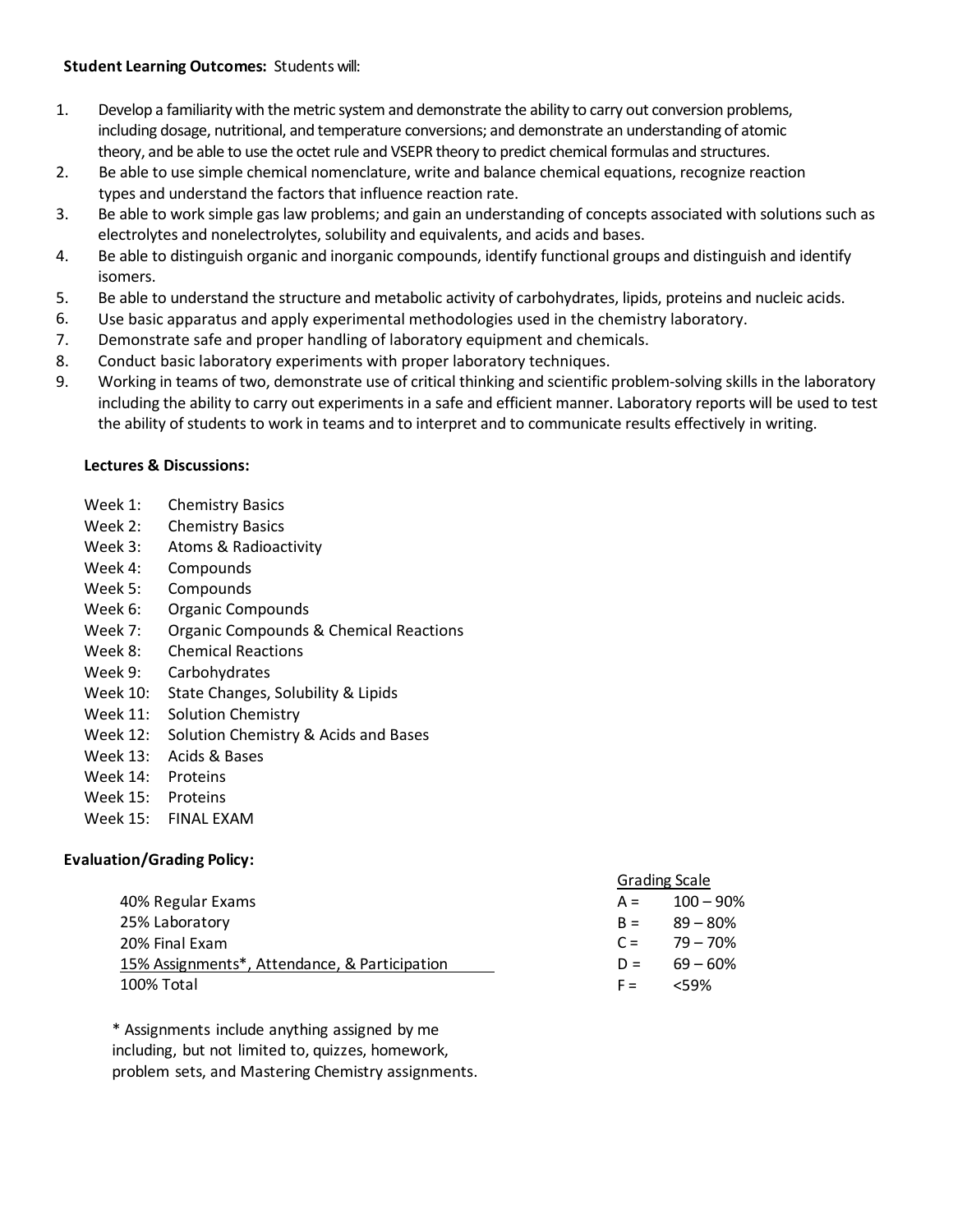# **Exams:**

Four regular exams will be given during the term on the dates found on the posted lecture schedule. There will be no make-up exams for missed exams without authorization before the exam date.

You will need a reliable scientific calculator for exams and quizzes. Programmable calculators, graphing calculators and cell phone calculators are not allowed. Sharing calculators will not be permitted.

All work that is submitted for grading must be **neat and legible**. Any work that is illegible will not be graded.

There will be a **comprehensive FinalExam** given during finals week according to the posted schedule.

# **Quizzes and Assignments:**

A quiz may be given at the beginning of lectures. Students who are late for class will not be allowed to take a quiz and will be assigned a grade of zero.

Assignments throughout this course may include problems from the text, handouts from class, and/or Mastering Chemistry assignments.

# **Laboratory Experiments:**

There will be at least 12 experiments performed during the laboratory periods over the course of the term. Any experiments not completed and turned in will receive a grade of zero. A total of 8 experiments must be completed and receive a non-zero grade in order to pass this course. A schedule of experiments will be provided as a separate handout. There is no make-up lab for missed experiments. More detail about the laboratory portion of the course can be found in the laboratory syllabus.

# **Other Course Requirements:**

Purchase of a simple, scientific calculator is required. You must bring a calculator with you to every class period. Use of graphing calculators, programmable calculators, calculators withextensive memories, and cell phone calculators are not allowed on quizzes or exams. Sharing calculators is not permitted. Purchase of a three ring binder for storing handouts, quizzes, and homework is recommended. Approved safety goggles must be purchased for laboratory. These are available in the NTCC bookstore, an online source, or a local medical supply.

# **Student Responsibilities/Expectations:**

Like all colleges, Northeast TexasCommunity College strives to be a "community of scholars." Please remember that you and all of the students in this class are pursuing very important goals in your lives. As human beings and as scholars, I expect every student to be courteous and considerate toward other students throughout the lecture and laboratory portions of this course.

As your instructor, I will attend all classes on time and prepared to teachwhat you are expected to learn each day. I will make a conscientious effort each class period to teach to the best of my ability and to provide you with clear, wellorganized explanations of class material. I care deeply about your learning experience and your success in this course. However, that ultimate success does depend largely on you. Your success can be maximized and your potential achieved by making a commitment to meet the following classroom expectations:

- a) Attend ALL classes physically and mentally. Wherever you are, be all there.
- b) Be on time for class. Attitude is not everything but it is very important. Remain in class for the entire instructional period.
- c) Be an active learner participate in class. Be attentive, answer questions, and ask questions. Smile, be interested, and act as if you care. (OK, I'll admit that occasionally things get a little boring; work through that boredom by participating!)